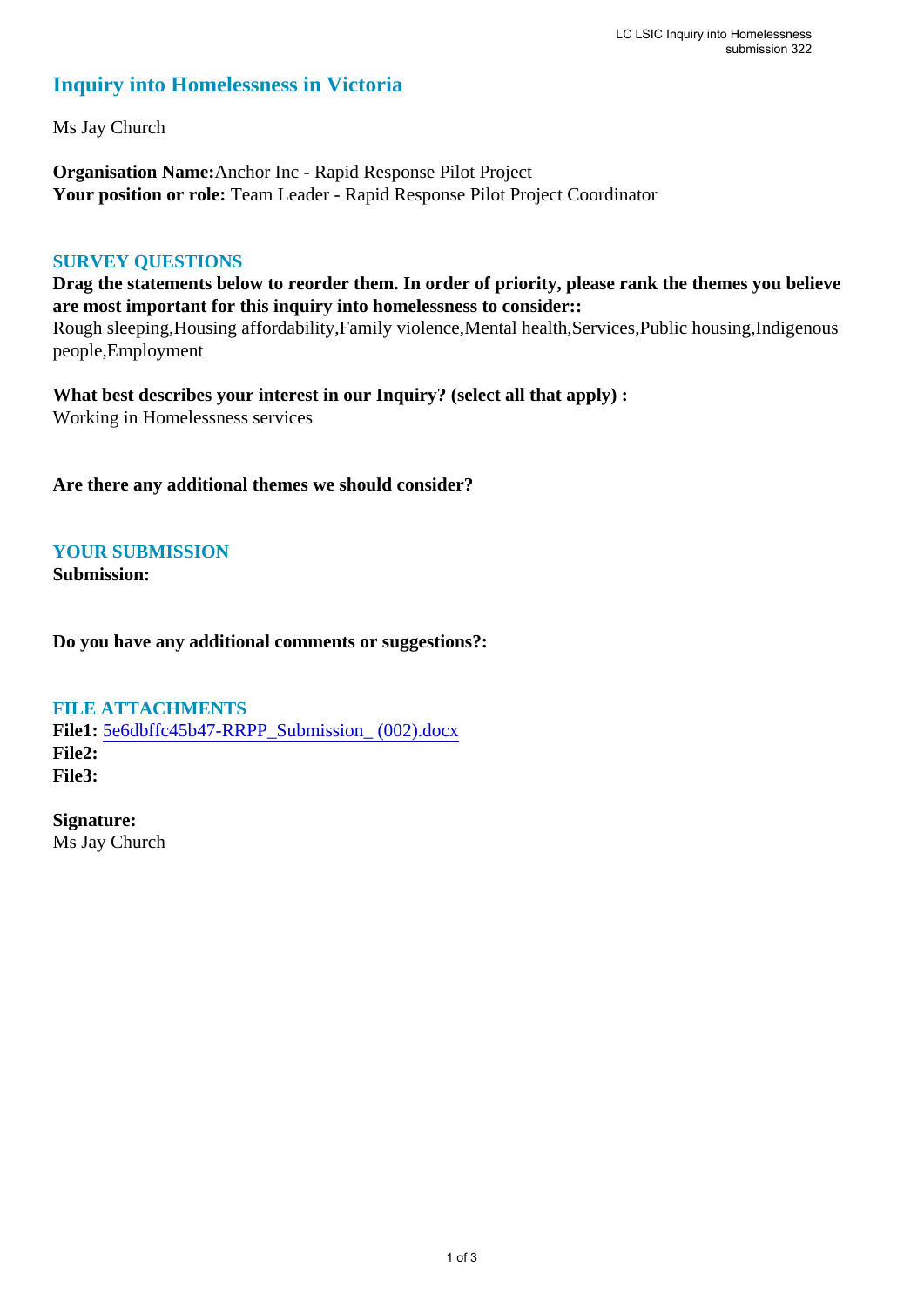# **Rapid Response Pilot Project submission to: Parliamentary Inquiry into Homelessness**

The Rapid Response Pilot Project (RRPP) provides an early intervention and assertive outreach response to young people, individuals and families sleeping rough in Yarra Ranges who are referred for support by the Yarra Ranges Council. The project was designed by Anchor Inc (lead agency) in partnership with Yarra Ranges Council (funder); and Salvation Army (service delivery partner) as a four year pilot project. The RRPP provides intensive case management and support to rough sleepers to improve health and housing outcomes; and reduce risks of adverse health outcomes associated with the expereince of sleeping rough. Supporting improved outcomes has involved a colloborative effort linking with other services and health providers in a flexible and multisciplainary approach.

# **The Changing Sacle and Nature of Homelessness**

This submission focuses on the changing nature of homelessness that has been observed impacting increasing trends of young people, individuals and families sleeping rough in the Yarra Ranges. Our data indicates that people are increasingly sleeping rough in the Yarra Ranges because there are no other housing options available to them to remain connected with their community and supports. For young people this also includes remaining engaged in education and/or training and their furture employment prospects. While it is widely understood that the causes of homelessness are complex what we have observed in our region is increased vulnerability and disadvantages that are amphlified by geographical isolation, that coexists with a high previalence of familiy violence.<sup>1</sup>

Homelessness research indicates on any given night 1 100 people sleep rough throughout Victoria.<sup>2</sup> It has been observed people sleeping rough in the CBD has decreased<sup>3</sup> by 15% through targeted programs in 2018. In contrast Anchor's Opening Doors intake data (SHIP) show a significant **increase of people from the Yarra Ranges sleeping rough of 26% between 2017-2019.\***

\*Data of young people, individuals and families has been collated from Anchor's Opening Doors program. The RRPP has demonstrated a chort of hard to reach people sleeping rough in Yarra Ranges who do not access services but do engeage through assetive outreach.

The RRPP data aligns with homelessness research to define three main groupings within the rough sleeping population across Yarra Ranges that includes young people, individuals and families:

- Recently homeless and sleeping rough
- Sleeping rough for an extended period of time
- At risk of chronic homelessness and rough sleeping

#### **Increased risks for people sleeping rough in Yarra Ranges include:**

- A sereve shortage of emergency housing and resources across Yarra Ranges increases risk of rough sleeping continuing for extended periods and chronic rough sleeping and associated adverse health outcomes. The RRPP has identified over 60 locations where people sleep rough across Yarra Ranges which include urban, rural and bushland areas.
- Significant health risk for young people, individuals and families sleeping rough are the extreme weather conditions present within the region that include high bushfire risk areas and areas that drop below zero in the colder months. Sadly there has been people who have died from hypothermia who have been sleeping rough in Yarra Ranges

<sup>1</sup> **Eastern Health - Health Promotion -**Integrated Health Promotion Plan 2017 – 2021

<sup>&</sup>lt;sup>2</sup> Victoria State Government (2018) Victoria's homelessness and rough sleeping action plan

<sup>&</sup>lt;sup>3</sup> The Hon Martin Foley MP Media Release (2018) https://www.premier.vic.gov.au/rough-sleeping-decreases-in-city-ofmelbourne/

Rapid Response Pilot Project: Submission to Parliamentary Inquiry into Homelessness\_ 22 February 2020 Page **1** of **2**